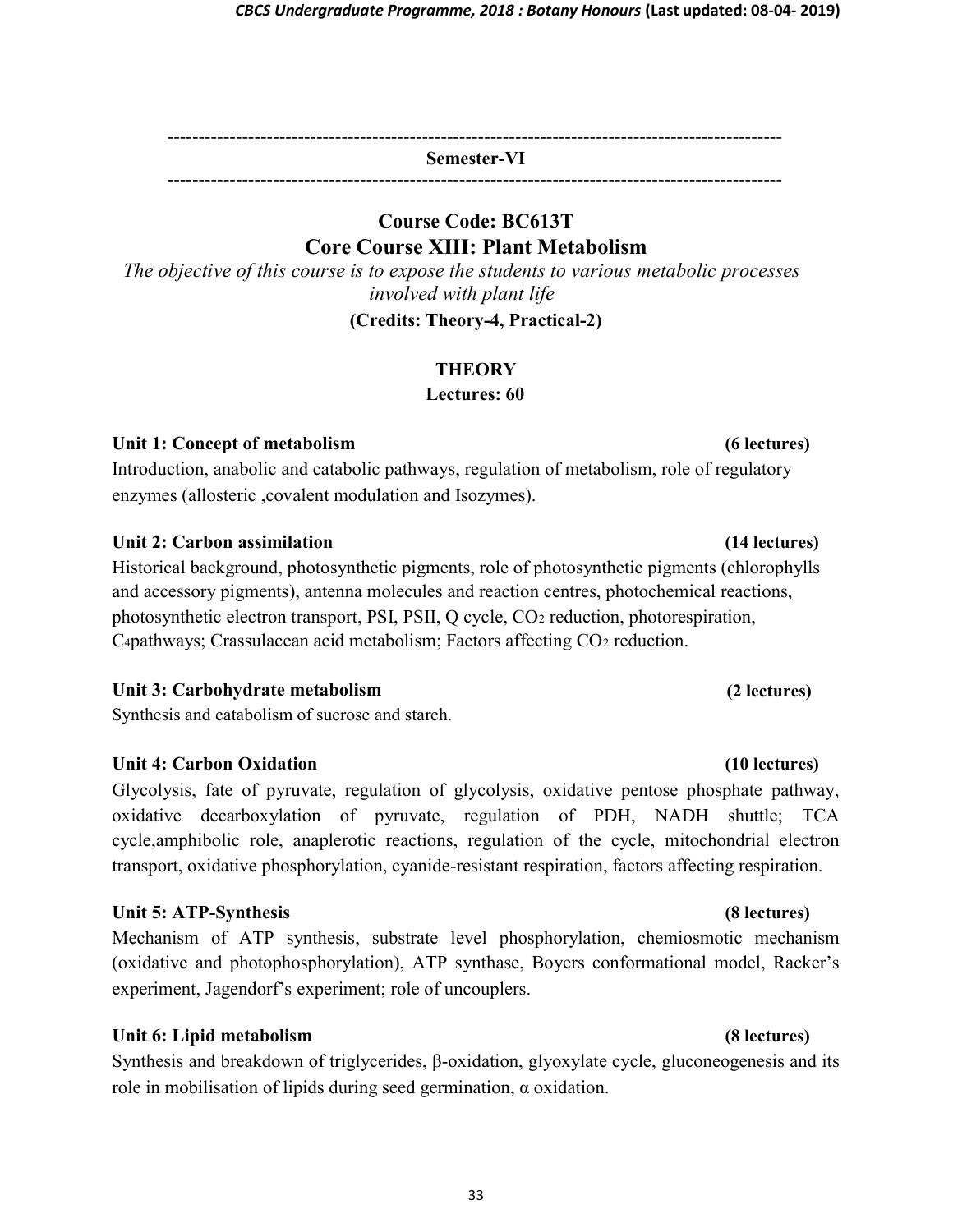### Unit 7: Nitrogen metabolism

(8 lectures) Nitrate assimilation, biological nitrogen fixation (examples of legumes and non-legumes); Physiology and biochemistry of nitrogen fixation; Ammonia assimilation and transamination.

### Unit 8: Mechanisms of signal transduction (4 lectures)

Receptor-ligand interactions; Second messenger concept, Calcium calmodulin, MAP kinase cascade.

## Course Code: BC613P Core Course XIII - Practical: Plant Metabolism

- 1. Chemical separation of photosynthetic pigments.
- 2. Experimental demonstration of Hill's reaction.
- 3. To study the effect of light intensity on the rate of photosynthesis.
- 4. Effect of carbon dioxide on the rate of photosynthesis.
- 5. To compare the rate of respiration in different parts of a plant.
- 6. To demonstrate activity of Nitrate reductase in germinating leaves of different plant sources.
- 7. To study the activity of lipases in germinating oilseeds and demonstrate mobilization of lipids during germination.
- 8. Demonstration of fluorescence by isolated chlorophyll pigments.
- 9. Demonstration of absorption spectrum of photosynthetic pigments.

## Suggested Readings

- 1. Hopkins, W.G. and Huner, A. (2008). Introduction to Plant Physiology. John Wiley and Sons. U.S.A. 4 th edition.
- 2. Taiz, L., Zeiger, E., Møller, I.M. and Murphy, A (2015). Plant Physiology and Development. Sinauer Associates Inc. USA. 6 th edition.
- 3. Harborne, J.B. (1973). Phytochemical Methods. John Wiley & Sons. New York.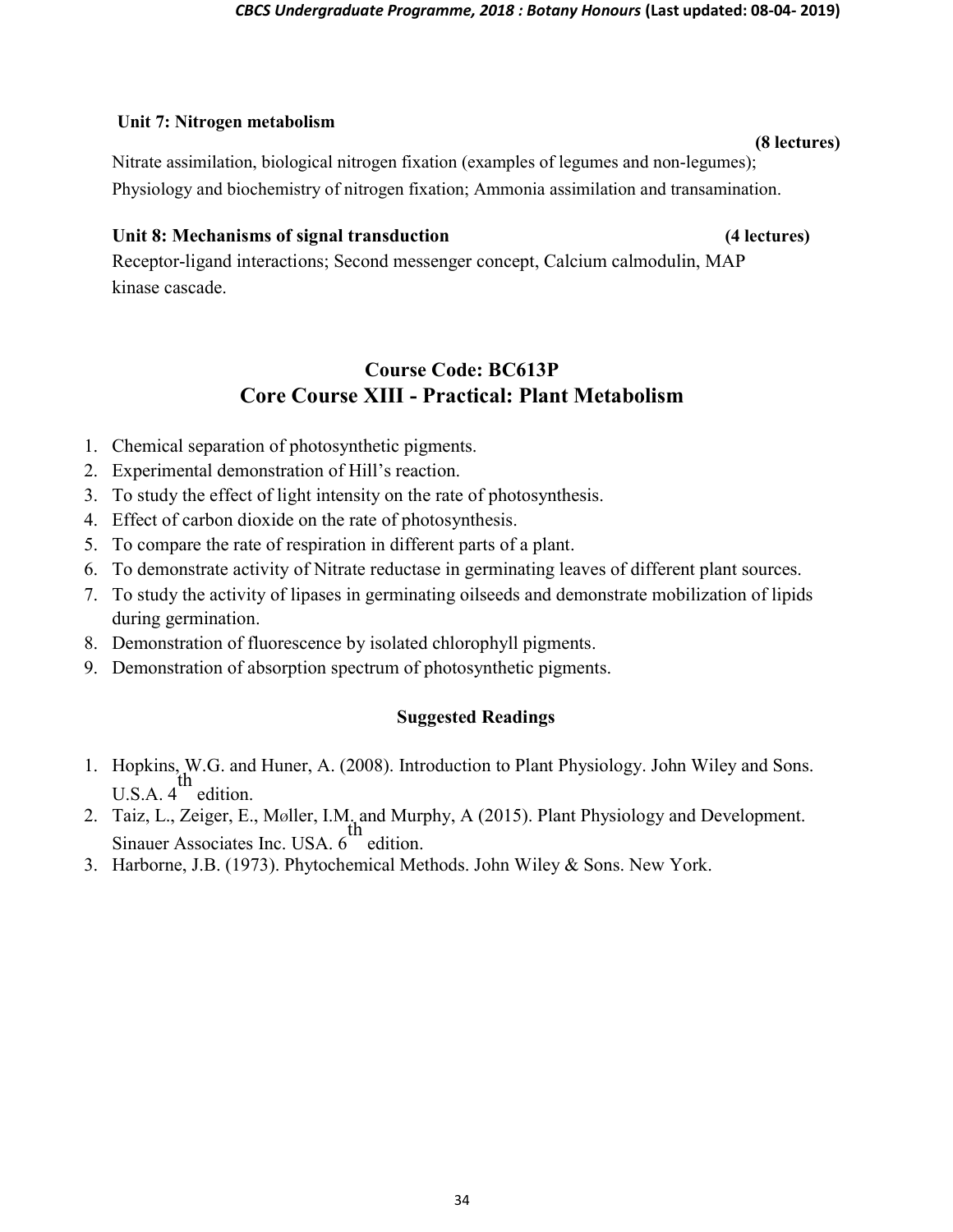# Course Code: BC614T Core Course XIV: Plant Biotechnology

The objective of this course is to expose the students to application of modern tools and techniques in Biology

(Credits: Theory-4, Practical-2)

## **THEORY**

## Lectures: 60

Unit 1: Plant Tissue Culture (16 lectures)

Historical perspective; Composition of media; Nutrient and hormone requirements (role of vitamins and hormones); Totipotency; Organogenesis; Embryogenesis (somatic and zygotic); Protoplast isolation, culture and fusion; Tissue culture applications (micropropagation, androgenesis, virus elimination, secondary metabolite production, haploids, triploids and hybrids; Cryopreservation; Germplasm Conservation).

### Unit 2: Recombinant DNA technology (12) lectures)

Restriction Endonucleases (History, Types I-IV, biological role and application); Restriction Mapping (Linear and Circular); Cloning Vectors: Prokaryotic (pUC 18 and pUC19, pBR322, Ti plasmid, BAC); Lambda phage, M13 phagemid, Cosmid, Shuttle vector; Eukaryotic Vectors (YAC).

### Unit 3: Gene Cloning (10 lectures)

Recombinant DNA, Bacterial Transformation and selection of recombinant clones, PCRmediated gene cloning; Gene Construct; construction of genomic and cDNA libraries, screening DNA libraries to obtain gene of interest by genetic selection; complementation, colony hybridization.

## Unit 4: Methods of gene transfer (8 lectures)

Agrobacterium-mediated, Direct gene transfer by Electroporation, Microinjection, Microprojectile bombardment; Selection of transgenics– selectable marker and reporter genes (Luciferase, GUS, GFP).

### Unit 5: Applications of Biotechnology (14 lectures)

Pest resistant (Bt-cotton); herbicide resistant plants (RoundUp Ready soybean); Transgenic crops with improved quality traits (Flavr Savr tomato, Golden rice); Improved horticultural varieties (Moondust carnations); Role of transgenics in bioremediation (Superbug); edible vaccines; Industrial enzymes (Aspergillase, Protease, Lipase); Gentically Engineered Products–Human Growth Hormone; Humulin; Biosafety concerns.